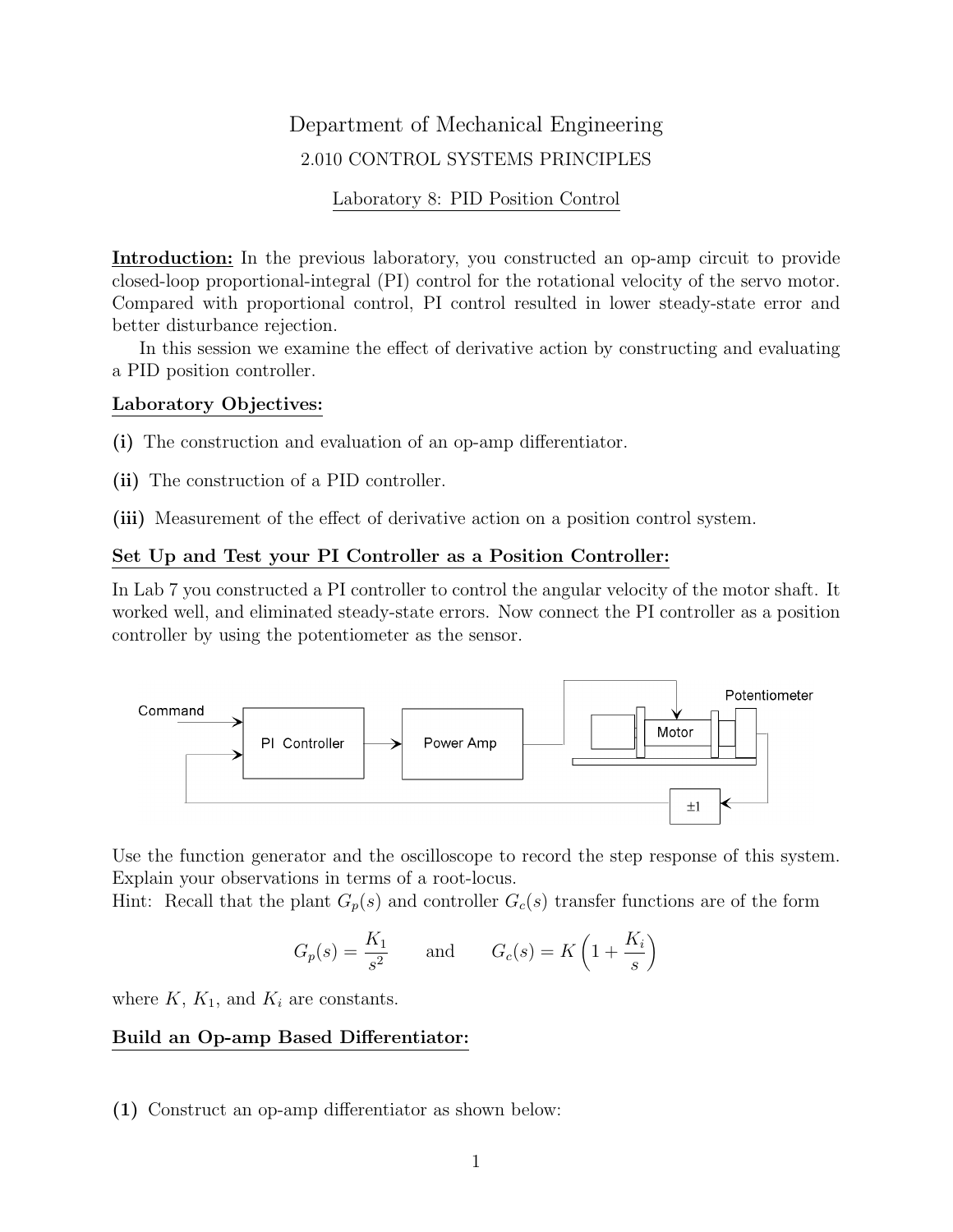

Use a 4.7  $\mu$ F capacitor and a 10K resistor. Compute the transfer function of the differentiator.

- (2) Before connecting the differentiator to the rest of the circuit,test its respone to sine wave, sawtooth wave, and square wave inputs, and monitor its output. Does the differentiator live up to its name?
- (3) Is the differentiator output "noisy"? What is the origin of the noise? (Hint: Think about the nature of a conputer generated waveform)
- (4) Practical differentiators are rarely in the form shown above. They usually include an extra pole to "roll-off" the high frequency response. Consider the modified circuit below:



The transfer function is now

$$
\frac{V_{out}(s)}{V_{in}(s)} = \frac{sRC_1}{sRC_2 + 1}
$$

Make a sketch of the Bode plots for this transfer function.

Add a capacitor of value 0.47  $\mu$ F to your differentiator and repeat part (2) above. Is the waveform less noisy?

#### Build a PID Controller: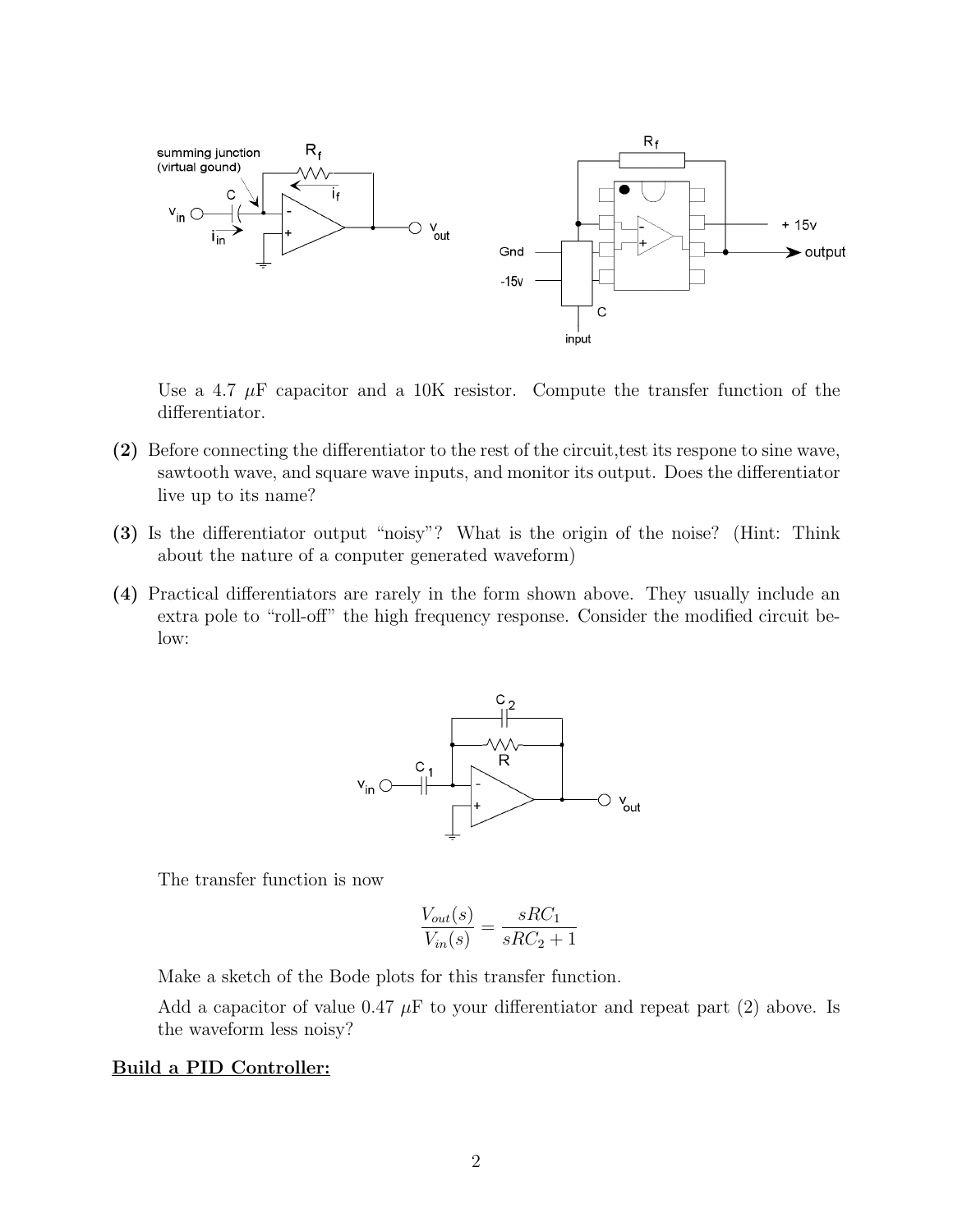- (1) The full PID controller is shown on the next page. (You may need to change some of your component values as shown.) Determine the transfer function of the controller with these values. Connect the differentiator into the system, and measure the step response. What happens? Does the performance of the controller improve?
- (2) Measure the step response. Measure the rise time, estimate the percent overshoot, and the settling time. Compare the results with the corresponding results using PI control. Has the performance of the system improved?
- (3) Vary the derivative gain (by changing the value of  $R_3$  in the output summer), and measure the step response. What is the effect of the derivative action?
- (4) Based on your observations, what is the best control strategy for the system?